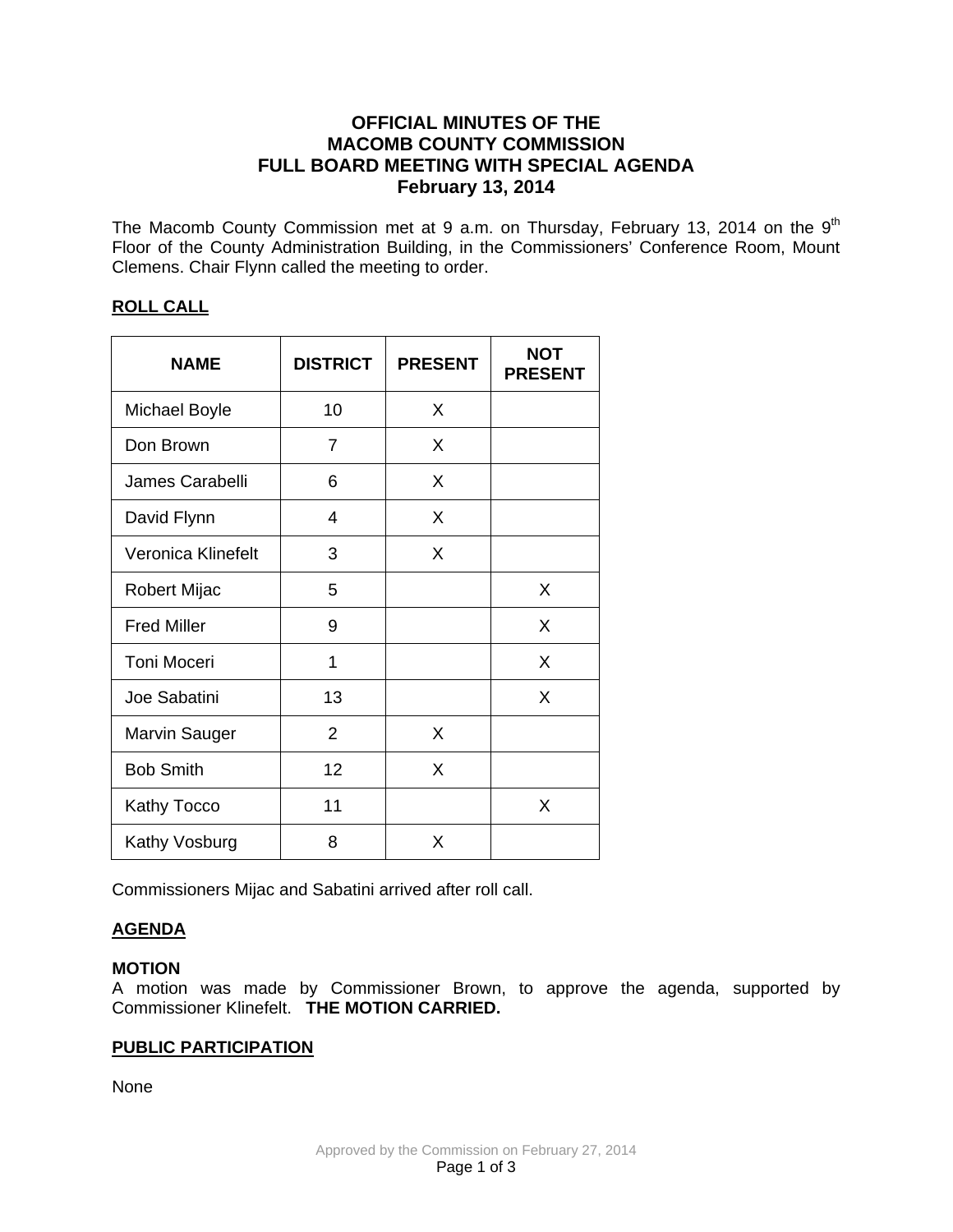### **DISCUSSION AND PRIORITIZATION OF FIVE-YEAR CAPITAL PLAN (ONGOING MAINTENANCE AND REPAIR & REPLACEMENT PROJECTS) AND PARKING STRUCTURE**

#### **NEW BUSINESS**

Chair Flynn indicated that he and Commissioner Carabelli went to Detroit Water & Sewer Department Meeting held in Oakland County. A memo outlining the issues the Oakland County Executive has is being distributed to the Commissioners. Oakland and Wayne County Commissions indicated they wanted to work together with Macomb County's Commission to show a united front. Commissioner Carabelli added that the information is very thorough and requested that read it very carefully.

#### **PUBLIC PARTICIPATION**

None

## **ROLL CALL**

| <b>NAME</b>          | <b>DISTRICT</b> | <b>PRESENT</b> | <b>NOT</b><br><b>PRESENT</b> |
|----------------------|-----------------|----------------|------------------------------|
| <b>Michael Boyle</b> | 10              | X              |                              |
| Don Brown            | 7               | X              |                              |
| James Carabelli      | 6               | X              |                              |
| David Flynn          | 4               | X              |                              |
| Veronica Klinefelt   | 3               | X              |                              |
| Robert Mijac         | 5               | X              |                              |
| <b>Fred Miller</b>   | 9               |                | X                            |
| <b>Toni Moceri</b>   | 1               |                | X                            |
| Joe Sabatini         | 13              | X              |                              |
| <b>Marvin Sauger</b> | 2               | X              |                              |
| <b>Bob Smith</b>     | 12              | X              |                              |
| Kathy Tocco          | 11              |                | X                            |
| Kathy Vosburg        | 8               | X              |                              |